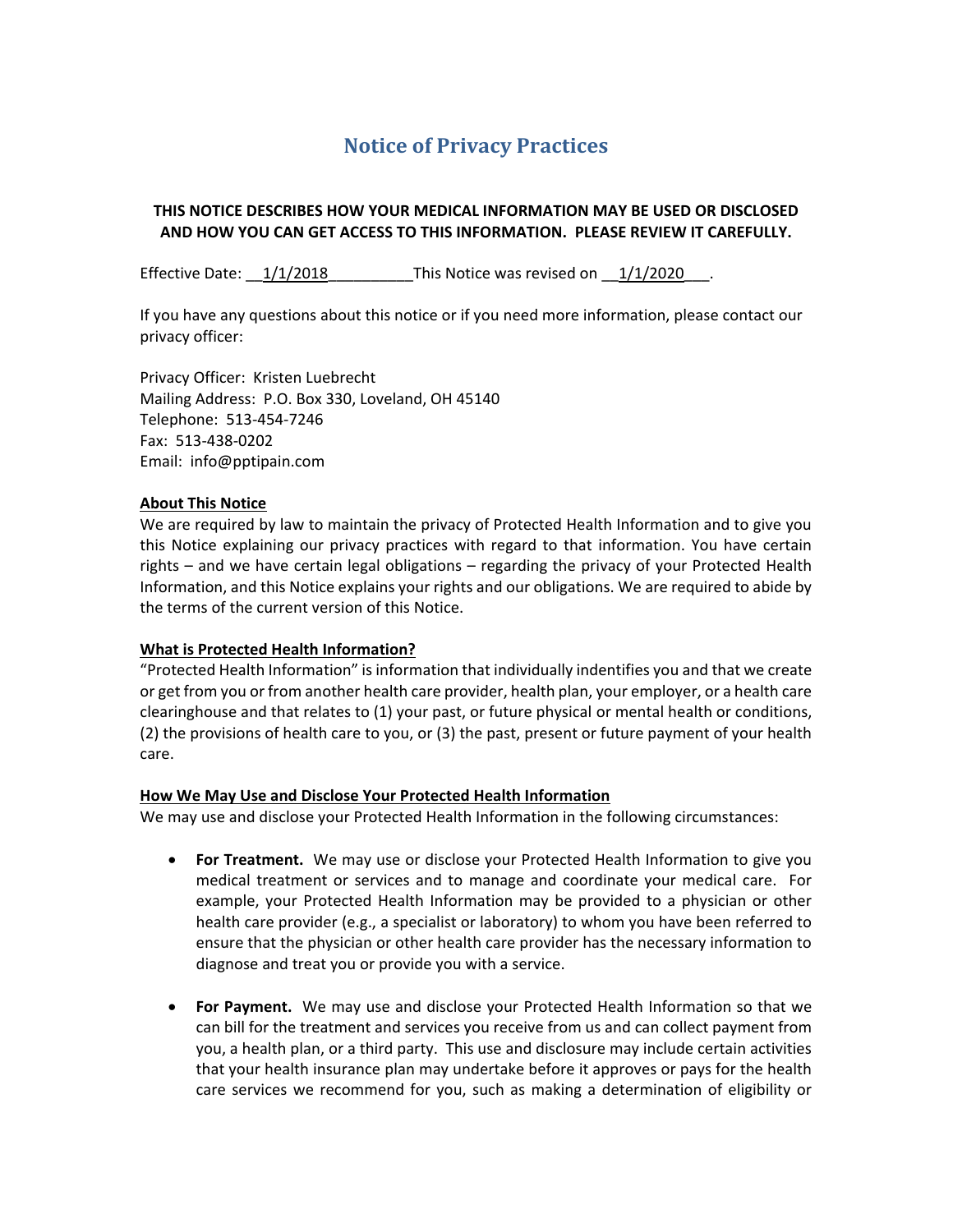coverage for insurance benefits, reviewing services provided to you for medical necessity, and undertaking utilization review activities. For example, we may need to give your health plan information about your treatment in order for your health plan to agree to pay for that treatment.

- **For Health Care Operations.** We may use and disclose Protected Health Information for our health care operations. For example, we may use your Protected Health Information to internally review the quality of the treatment and services you receive and to evaluate the performance of our team members in caring for you. We also may disclose information to physicians, nurses, medical technicians, medical students, and other authorized personnel for educational and learning purposes.
- **Appointment Reminders/Treatment Alternatives/Health-Related Benefits and Services.** We may use and disclose Protected Health Information to contact you to remind you that you have an appointment for medical care, or to contact you to tell you about possible treatment options or alternatives or health related benefits and services that may be of interest to you.
- **Minors.** We may disclose the Protected Health Information of minor children to their parents or guardians unless such disclosure is otherwise prohibited by law.
- **Research.** We may use and disclose your Protected Health Information for research purposes, but we will only do that if the research has been specially approved by an authorized institutional review board or a privacy board that has reviewed the research proposal and has set up protocols to ensure the privacy of your Protected Health Information. Even without that special approval, we may permit researchers to look at Protected Health Information to help them prepare for research, for example, to allow them to identify patients who may be included in their research project, as long as they do not remove, or take a copy of, any Protected Health Information. We may use and disclose a limited data set that does not contain specific readily identifiable information about you for research. However, we will only disclose the limited data set if we enter into a data use agreement with the recipient who must agree to (1) use the data set only for the purposes for which it was provided, (2) ensure the confidentiality and security of the data, and (3) not identify the information or use it to contact any individual.
- **As Required by Law.** We will disclose Protected Health Information about you when required to do so by international, federal, state or local law.
- **To Avert a Serious Threat to Health or Safety.** We may use and disclose Protected Health Information when necessary to prevent a serious threat to your health or safety or to the health or safety of others. But we will only disclose the information to someone who may be able to help prevent the threat.
- **Business Associates.** We may disclose the Protected Health Information to our business associates who perform functions on our behalf or provide us with services if the Protected Health Information is necessary for those functions or services. For example, we may use another company to do our billing, or to provide transcription or consulting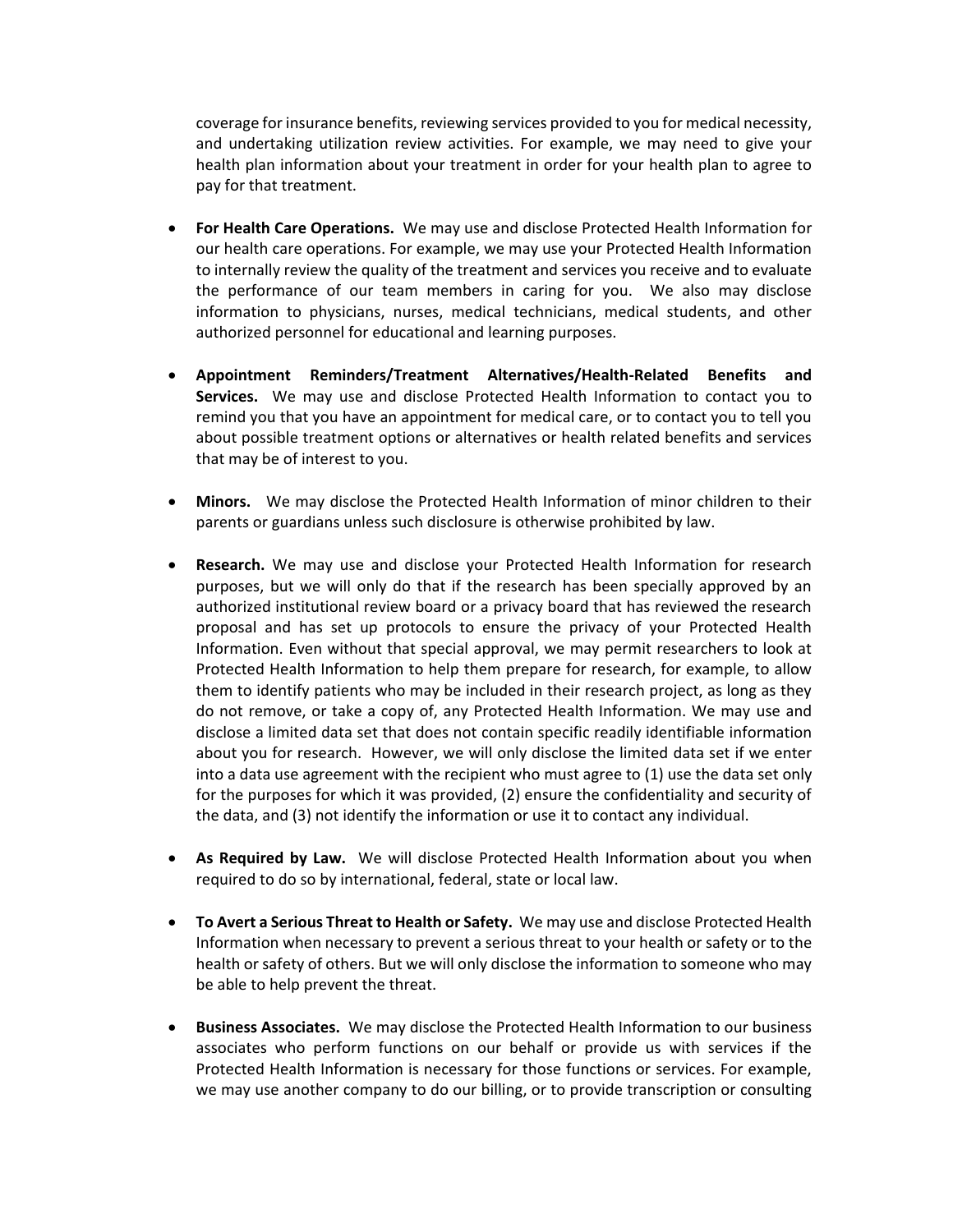services for us. All of our business associates are obligated, under contract with us, to protect the privacy and ensure the security of your Protected Health Information.

- **Organ and Tissue Donation.** If you are an organ or tissue donor, we may use or disclose your Protected Health Information to organizations that handle organ procurement or transplantation – such as an organ donation bank – as necessary to facilitate organ or tissue donation and transplantation.
- **Military and Veterans.** If you are a member of the armed forces, we may disclose Protected Health Information as required by military command authorities. We also may disclose Protected Health Information to the appropriate foreign military authority if you are a member of the foreign military.
- **Workman's Compensation.** We may use or disclose Protected Health Information for workman's compensation or similar programs that provide benefits for work-related iniuries or illnesses.
- **Public Health Risks.** We may also disclose Protected Health Information for public health activities. This includes disclosures to: (1) a person subject to the jurisdiction of the Food and Drug Administration ("FDA") for the purposes related to the quality, safety or effectiveness of an FDA-regulated product or activity; (2) prevent or control disease, injury or disability; (3) report births and deaths; (4) report child abuse or neglect; (5) report reactions to medications or problems with products; (6) notify people of recalls of products they may be using; and (7) a person who may have been exposed to a disease or may be at risk for contracting or spreading a disease or condition.
- **Abuse, Neglect, or Domestic Violence.** We may disclose Protected Health Information to the appropriate government authority if we believe a patient has been the victim of abuse, neglect, or domestic violence and the patient agrees or we are required or authorized by law to make that disclosure.
- **Health Oversight Activities.** We may disclose the Protected Health Information to a health oversight agency for activities authorized by law. These oversight activities include, for example, audits, investigations, inspections, licensure, and similar activities that are necessary for the government to monitor the health care system, government programs, and compliance with civil rights laws.
- **Data Breach Notification Purposes.** We may use or disclose your Protected Health Information to provide legally required notices of unauthorized access to or disclosure of your health information.
- **Lawsuits and Disputes.** If you are involved in a lawsuit or dispute, we may disclose Protected Health Information in response to a court or administrative order. We also may disclose Protected Health Information in response to a subpoena, discovery request, or other legal process from someone else involved in the dispute, but only if efforts have been made to tell you about the request or to get an order protecting the information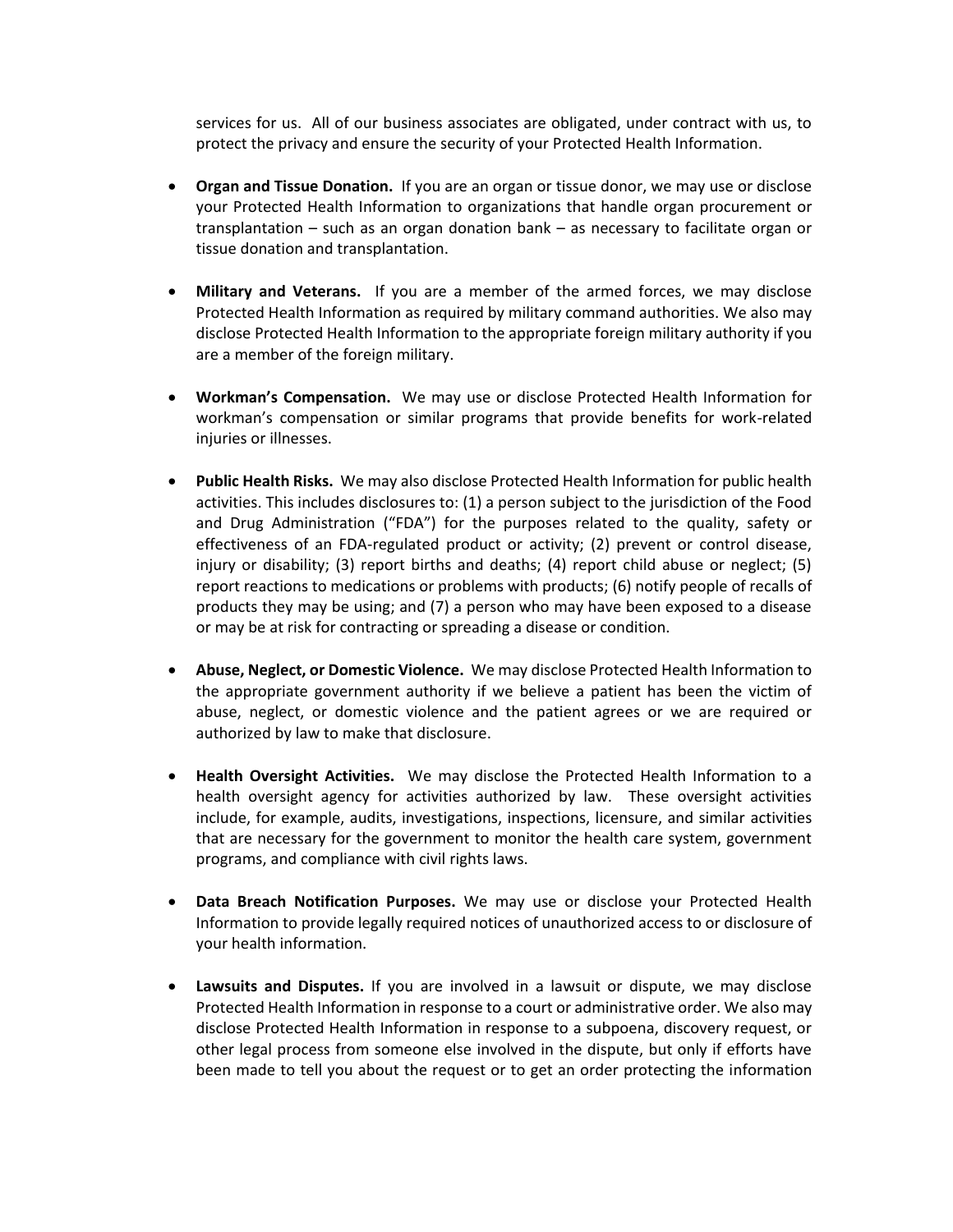requested. We may also use or disclose your Protected Health Information to defend ourselves in the event of a lawsuit.

- **Law Enforcement.** We may disclose Protected Health Information, so long as applicable legal requirements are met, for law enforcement purposes.
- **Military Activity and National Security.** If you are involved with military, national security or intelligence activities or if you are in law enforcement custody, we may disclose you Protected Health Information to authorized officials so they may carry out their legal duties under the law.
- **Coroners, Medical Examiners, and Funeral Directors.** We may disclose Protected Health Information to a coroner, medical examiner, or funeral directory so they can carry out their duties.
- **Inmates.** If you are an inmate of a correctional institution or under the custody of a law enforcement official, we may disclose Protected Health Information to the correctional institution or law enforcement official if the disclosure is necessary (1) for the institution to provide you with health care; (2) to protect your health and safety or the health and safety of others; or (3) the safety and security of the correctional institution.

# **Uses and Disclosures That Require Us to Give You an Opportunity to Object and Opt out**

**• Individuals Involved in Your Care or Payment for your Care.** Unless you object, we may disclose to a member of your family, a relative, a close friend or any other person you identify, your Protected Health Information that directly relates to that person's involvement in your health care.

If you are unable to agree or object to such a disclosure, we may disclose such information as necessary if we determine that it is in your best interest based on our professional judgment.

 **Disaster Relief.** We may disclose your Protected Health Information to disaster relief organizations that seek your Protected Health Information to coordinate your care, or notify family and friends of your location or condition in a disaster. We will provide you with an opportunity to agree or object to such a disclosure whenever we practicably can do so.

#### **Your Written Authorization is Required for Other Uses and Disclosures**

The following uses and disclosures of your Protected Health Information will be made only with your written authorization.

- Uses and disclosures of Protected Health Information for marketing purposes; and
- Disclosures that constitute a sale of your Protected Health Information.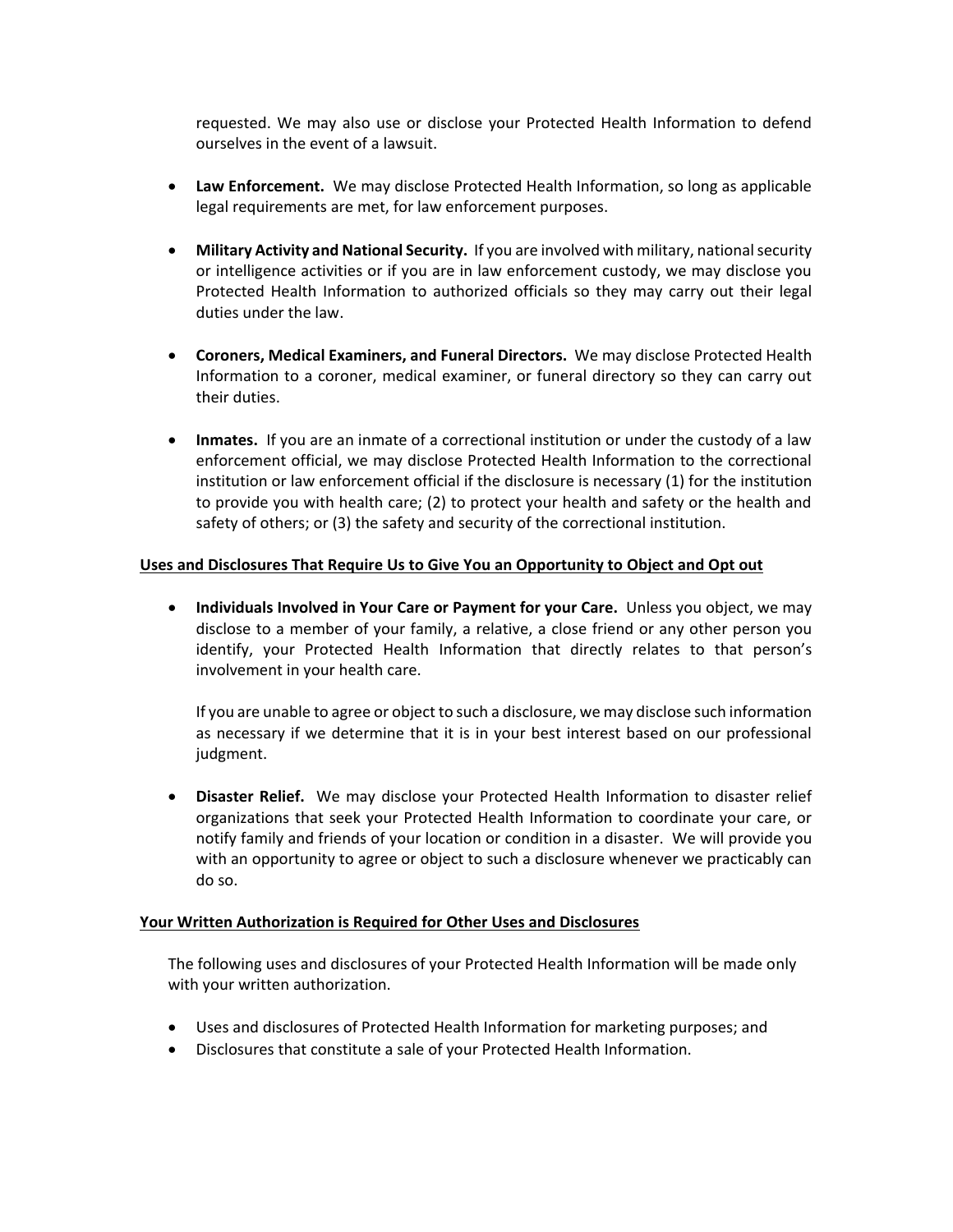Other uses and disclosures of Protected Health Information not covered by this Notice or the laws that apply to us will be made only with your written authorization. If you do give us an authorization, you may revoke it at any time by submitting a written revocation to our Privacy Officer and we will no longer disclose Protected Health Information under the authorization. But disclosure that we made in reliance on your authorization before you revoked it will not be affected by the revocation.

## **Your Rights Regarding Your Protected Health Information**

You have the following rights, subject to certain limitations, regarding your Protected Health Information.

- **Right to Inspect and Copy.** You have the right to inspect and copy Protected Health Information that may be used to make decisions about your care or payment for your care. We have up to 30 days to make your Protected Health Information available to you and we may charge you a reasonable fee for the costs of copying, mailing or other supplies associated with your request. We may not charge you a fee if you need the information for a claim for benefits under the Social Security Act or any other sate or federal needsbased benefit program. We may deny your request in certain limited circumstances. If you do deny your request, you have the right to have the denial reviewed by a licensed healthcare professional who was not directly involved in the denial of your request, and we will comply with the outcome of the review.
- **Right to Summary or Explanation.** We can also provide you with a summary of your Protected Health Information, rather than the entire record, or we can provide you with an explanation of the Protected Health Information which has been provided to you, so long as you agree to this alternative form and pay the associated fees.
- **Right to an Electronic Copy of Electronic Medical Records.** If your Protected Health Information is maintained in an electronic format (known as an electronic medical record or an electronic health record), you have the right to request that an electronic copy of your record be given to you or transmitted to another individual or entity. We will make every effort to provide access to your Protected Health Information in the form or format you request, if it is readily producible in such form or format. If the Protected Health Information is not readily producible in the form or format you request your record will be provided in either our standard electronic format or if you do not want this form or format, a readable hard copy form. We may charge you a reasonable, cost-based fee for the labor associated with transmitting the electronic medical record.
- **Right to Get Notice of a Breach.** You have the right to be notified upon a breach of any of your unsecured Protected Health Information.
- **Right to Request Amendments.** If you feel that the Protected Health Information we have is incorrect or incomplete, you may ask us to amend the information. You have the right to request an amendment for as long as the information is kept by or for us. A request for amendment must be made in writing to the Privacy Officer at the address provided at the beginning of this Notice and it must tell us the reason for your request. In certain cases, we may deny your request for an amendment. If we deny your request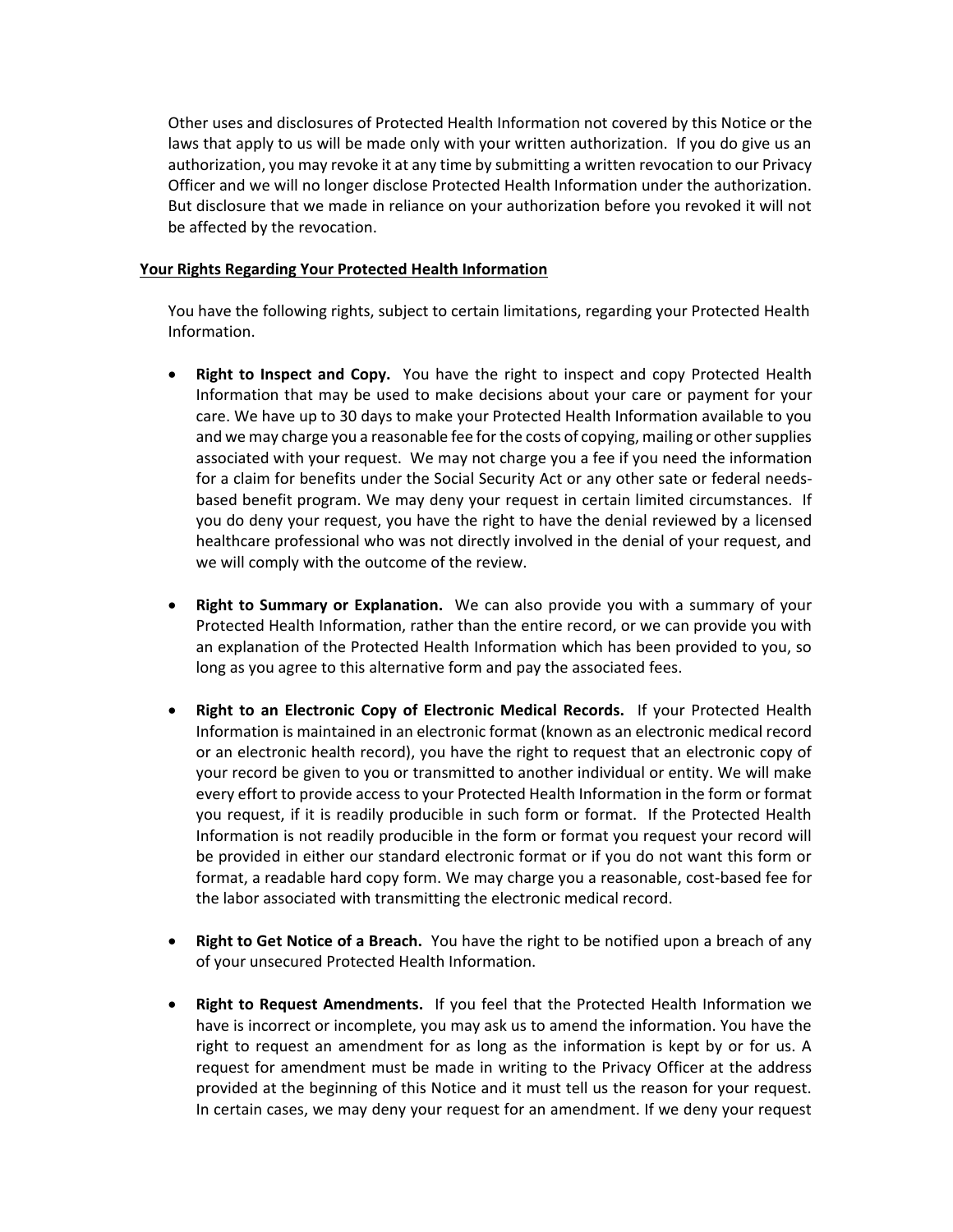for an amendment, you have the right to file a statement of disagreement with us and we may prepare a rebuttal to your statement and will provide you with a copy of any such rebuttal.

- **Right to an Accounting of Disclosures.** You have the right to ask for an "accounting of disclosures," which is a list of the disclosures we made of your Protected Health Information. This right applies to disclosures for purposes other than treatment, payment or healthcare operations as described in this Notice. It excludes disclosures we may have made to you, for a resident directory, to family members or friends involved in your care, or for notification purposes. The right to receive this information is subject to certain exceptions, restrictions and limitations. Additionally, limitations are different for electronic health records. The first accounting of disclosures you request within any 12 month period will be free. For additional requests within the same period, we may charge you for the reasonable costs of providing the accounting. We will tell what the costs are, and you may choose to withdraw or modify your request before the costs are incurred.
- **Right to Request Restrictions.** You have the right to request a restriction or limitation on the Protected Health Information we use or disclose for treatment, payment, or health care operations. You also have the right to request a limit on the Protected Health Information we disclose about you to someone who is involved in your care or the payment for your care, like a family member or friend. To request a restriction on who may have access to your Protected Health Information, you must submit a written request to the Privacy Officer. You request must state the specific restriction requested and to whom you want the restriction to apply. We are not required to agree to your request, unless you are asking us to restrict the use and disclosure of your Protected Health Information to a health plan for payment or health care operation purposes and such information you wish to restrict pertains solely to a health care item or service for which you have paid us "out-of-pocket" in full. If we do agree to the requested restriction, we may not use or disclose your Protected Health Information in violation of that restriction unless it is needed to provide emergency treatment.
- **Out of Pocket-Payments.** If you paid out-of-pocket (or in other words, you have requested that we not bill your health plan) in full for a specific item or service, you have the right to ask that your Protected Health Information with respect to that item or service not be disclosed to a health plan for purposes of payment or health care operations, and we will honor that request.
- **Right to Request Confidential Communication.** You have the right to request that we communicate with you only in certain ways to preserve your privacy. For example, you may request that we contact you by mail at a specific address or call you only at your work number. You must make any such request in writing and you must specify how or where we are to contact you. We will accommodate all reasonable requests. We will not ask you the reason for your request.
- **Right to a Paper Copy of This notice.** You have the right to a paper copy of this Notice, even if you have agreed to receive this Notice electronically. You may request a copy of this Notice at any time.